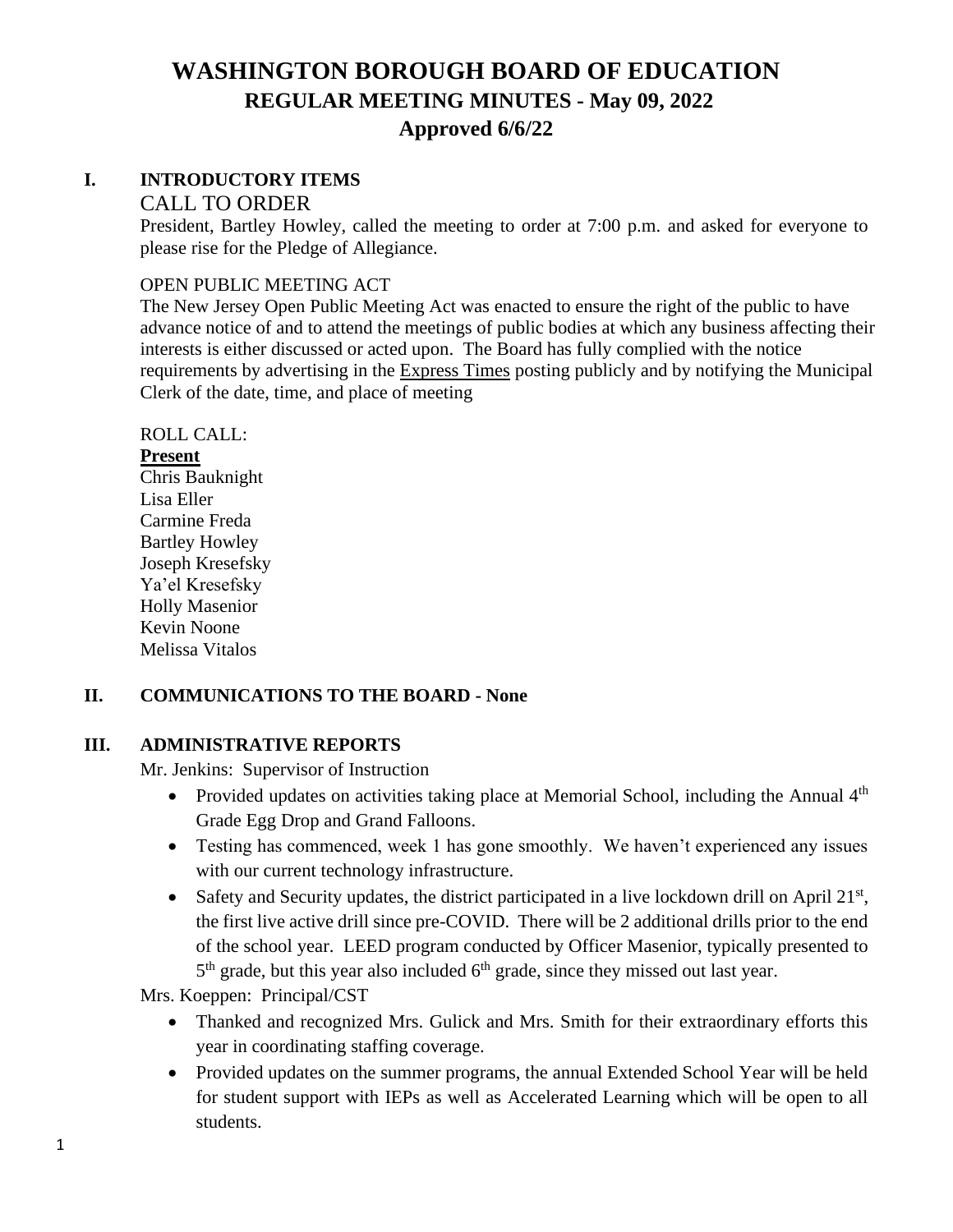Mrs. Nassry: Superintendent

- Provided updates on the Taylor St. Window Project, anticipated for a June  $20<sup>th</sup>$  start date and substantially completed target date of August 31st.
- Recognized the PTO's efforts this year, there have been a few staff appreciation celebrations in the recent weeks. There were a number of local businesses that provided donations for staff appreciation. Mrs. Nassry stated that the PTO's efforts in working with administration for safety protocols has gone well this year, it's not an easy task.
- The PTO will be hosting in conjunction with staff Spring Fair on June  $3<sup>rd</sup>$ .
- Reported that we continue to work with the architect  $\&$  roof installers/material supplier to investigate the cause of the gym roof leaks at Memorial.

### **IV. PUBLIC COMMENT –** Opened at 7:16 pm

• Inquiry from Parent, Laurie Koziol, on student chromebooks being available to take home over the summer to support continue learning. *Mrs. Nassry reported that chromebooks would be turned in at year end for maintenance updates, and parents/students would be notified of when the device would be available for pick up. Families that opt in would be first for updates to accommodate.*

Upon no further comments from the public, Mr. Howley closed open public comment at 7:18 p.m.

### **V. ACTION ITEMS:** Superintendent's Recommendations

CONSENT AGENDA**:** Matters listed within the consent agenda have been referred to members of the Board of Education for reading and study are considered to be routine and will be enacted by one motion.

### **A. Consent Agenda Motion: BOARD AFFAIRS**

Motion made by Lisa Eller, seconded by Carmen Freda, to approve the following board affairs agenda item **1.1-1.2**.

Motion carried by affirmative roll call vote.

- 1.1 To approve the minutes of the April 11, 2022 regular meeting.
- 1.2 To approve the minutes of the April 11, 2022 executive session meeting.

### B. **Consent Agenda Motion: BUSINESS AFFAIRS**

Motion made by Melissa Vitalos, seconded by Chris Bauknight, to approve the following business affairs agenda item **2.1** through **2.11.**

Motion carried by affirmative roll call vote, with abstentions by Mr. Kresefsky and Mrs. Kresefsky on item 2.6.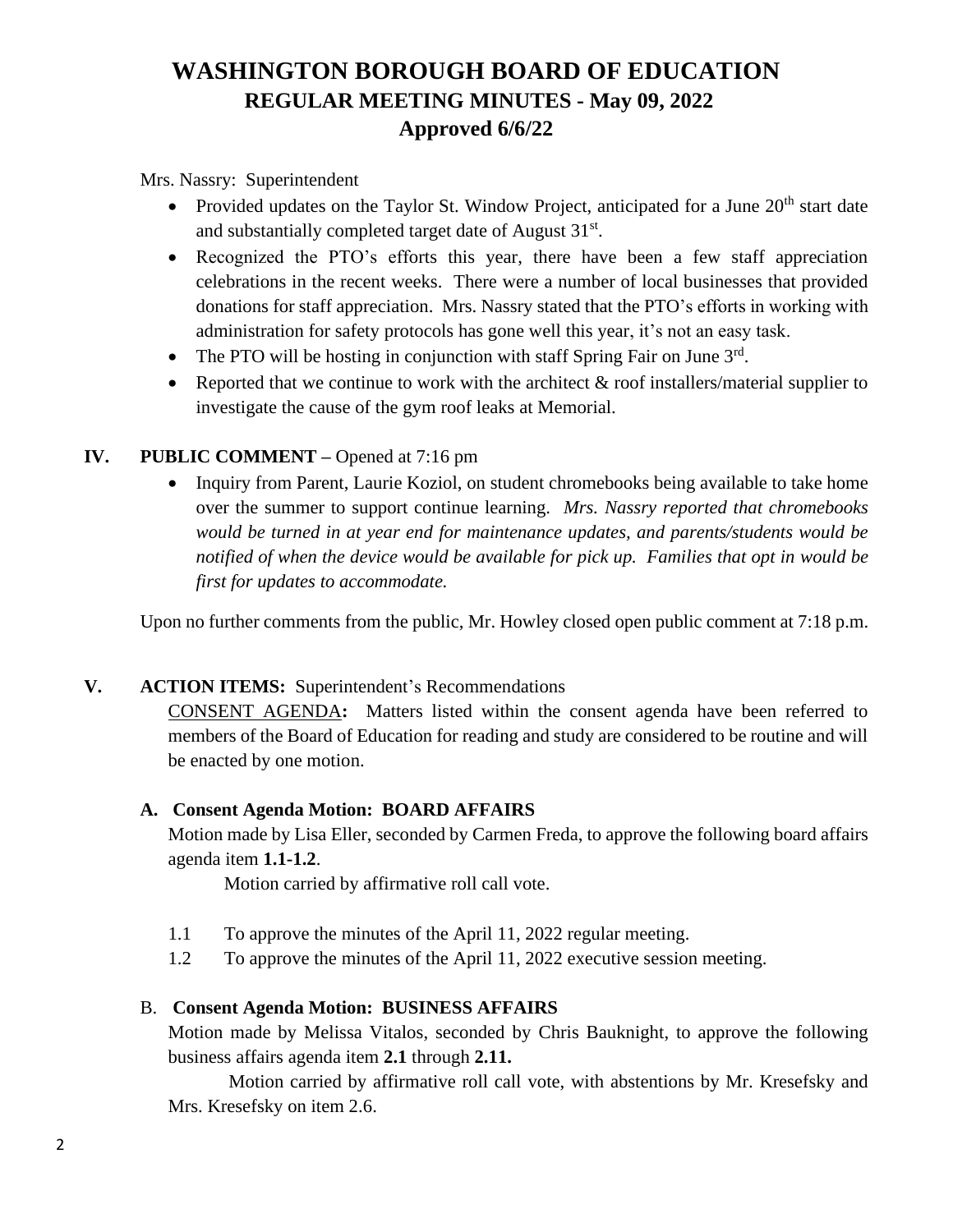Mr. Kresefsky inquired whether there were costs associated with Item 2.4. *Mr. Jenkins responded No.*

Mr. Kresefsky inquired whether the district had surplus. *Mr. Mantz responded Yes.*

- 2.1 To approve, on the recommendation of the Superintendent, the acceptance of the financial reports of the Board Secretary and the Treasurer for the month of April 2022 and further that, in compliance with N.J.A.C.  $6A:23A-16,10(c)$  f, The Board of Education certifies that as of April 30, 2022, after review of the secretary's monthly financial report and upon consultation with the appropriate district officials, to the best of our knowledge, no major account has been over expended in violation of NJAC 6A:23A-16.10(a) and that sufficient funds are available to meet the district's financial obligations for the remainder of the fiscal year.
- 2.2 To approve the 5/09/22 current expense food service and regular account bill list.
- 2.3 To approve the budget transfers as presented.
- 2.4 To approve to remove from inventory 24 Asus laptops, 23 Dell laptops, 3 Acer laptops, 5 Dell Monitors, 8 Smart Tech Smart Boards.
- 2.5 To approve the 2022-2023 school district budget as follows;

BE IT RESOLVED to approve the 2022-2023 school district budget as follows:

|                          | <b>Budget</b> | Local Tax Levy |
|--------------------------|---------------|----------------|
| General Fund             | \$9,390,651   | \$5,258,426    |
| Special Revenue Fund     | 1,611,976     |                |
| Debt Service Fund        | 174,000       | 161,739        |
| <b>Total Base Budget</b> | \$11,176,627  | \$5,420,165    |

WHEREAS, the Washington Borough Board of Education recognizes school staff and Board members will incur travel expenses related to and within the scope of their current responsibilities and for travel that promotes the delivery of instruction or furthers the efficient operation of the school district; and

WHEREAS, N.J.A.C. 6A:23A-7.1 et seq. requires Board members to receive approval of these expenses by a majority of the full voting membership of the Board and staff members to receive prior approval of these expenses by the Superintendent of Schools and a majority of the full voting membership of the Board; and

WHEREAS, a Board of Education may establish, for regular district business travel only, an annual school year threshold of \$1,500 per staff member where prior Board approval shall not be required unless this annual threshold for a staff member is exceeded in a given school year (July 1 through June 30); and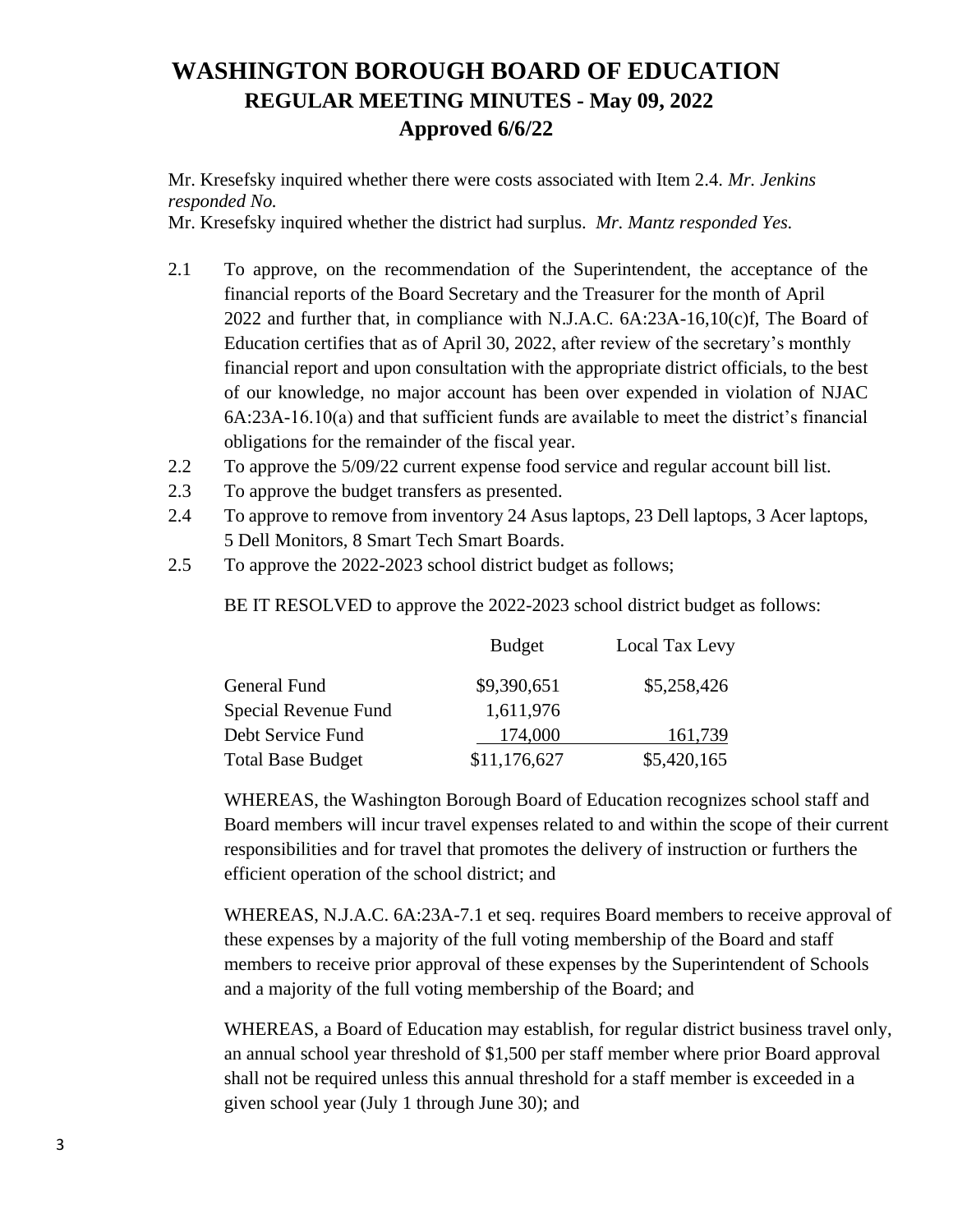WHEREAS, travel and related expenses not in compliance with N.J.A.C. 6A:23A-7.1 et seq., but deemed by the Board of Education to be necessary and unavoidable as noted on the approved Board of Education Out of District Travel and Reimbursement Forms; now

THEREFORE, BE IT RESOLVED, the Board of Education approves all travel not in compliance with N.J.A.C. 6A:23A-7.1 et seq. as being necessary and unavoidable as noted on the approved Board of Education Out of District Travel and Reimbursement Forms; and

BE IT FURTHER RESOLVED, the Board of Education approves travel and related expense reimbursements in accordance with N.J.A.C. 6A:23A-7.2(b), to a maximum expenditure of \$25,000 for all staff and board members.

2.6 To adopt the following resolution to approve the 2022-23 Tax Requests;

WHEREAS, the amount required of \$5,258,426 has been approved by the Washington Borough Board of Education for local tax levy for 2022-2023 General Current Expense and the Board Secretary has notified the appropriate agencies using form A4F, and that the 2022-23 school year budget was adopted, and the Chief School Administrator and Board Secretary were directed to implement the budget.

RESOLVED that the Borough of Washington is hereby requested to place in the hands of the Treasurer of School Moneys the district taxes needed to meet all interest and debt redemption charges, as per the 2022-23 A4F Form, in the amounts, and by the dates as listed, in accordance with the statutes relating thereto.

| Date                   | General Fund | Debt Service |
|------------------------|--------------|--------------|
| July 1, 2022           | 438,202.16   | 130,839      |
| August 1, 2022         | 438,202.16   |              |
| September 2, 2022      | 438,202.16   |              |
| October 1, 2022        | 438,202.16   |              |
| November 1, 2022       | 438,202.16   |              |
| December 2, 2022       | 438,202.16   |              |
| <b>January 2, 2023</b> | 438,202.16   | 30,900       |
| February 3, 2023       | 438,202.16   |              |
| March 2, 2023          | 438,202.16   |              |
| April 1, 2023          | 438,202.16   |              |
| May 1, 2023            | 438,202.16   |              |
| June 1, 2023           | 438,202.24   |              |
| Total                  | \$5,258,426  | \$161,739    |

2.7 To approve the submission of the 2021-2022 Testing for Lead in School Drinking Water Statement of Assurance (SOA) to the New Jersey Department of Education.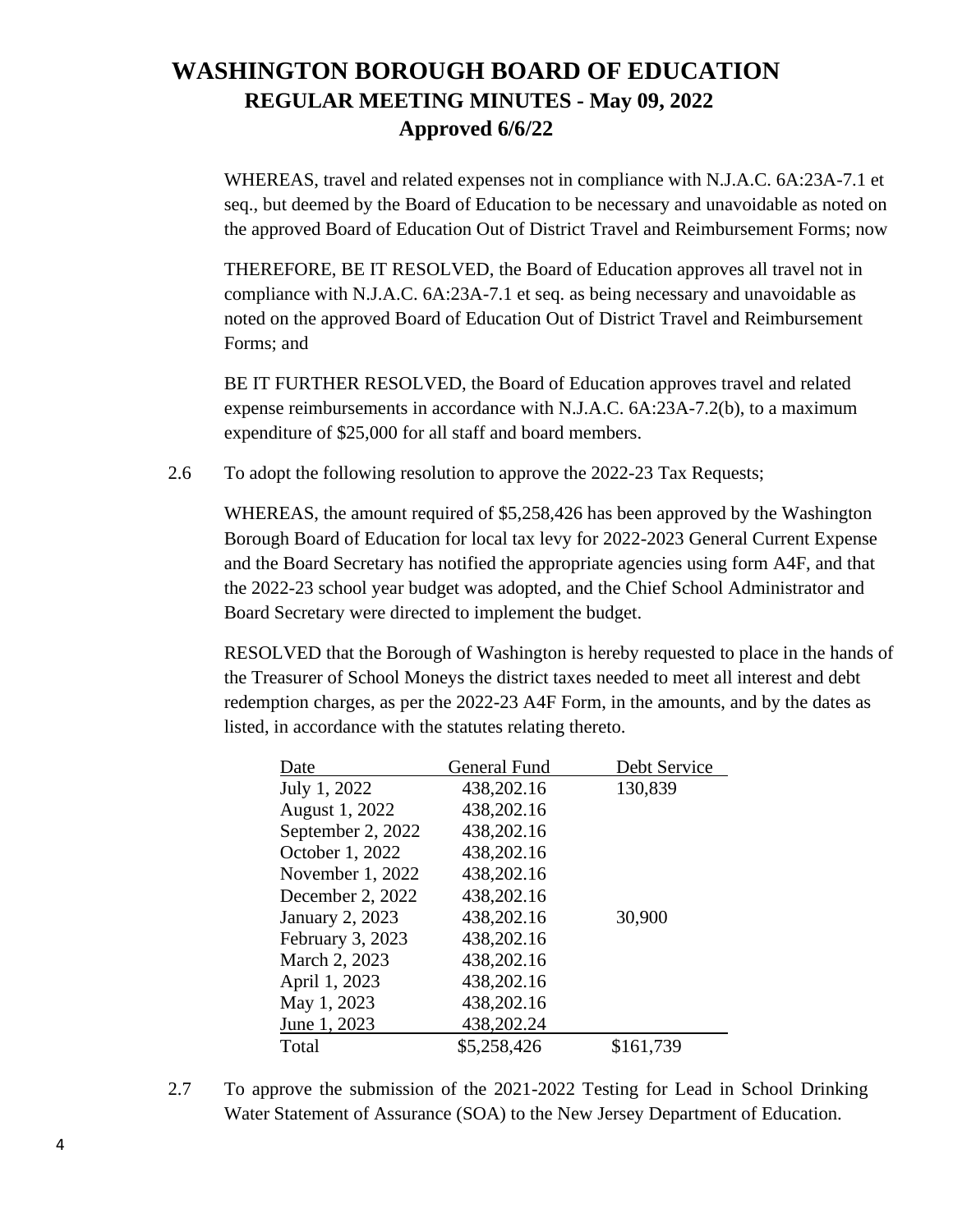- 2.8 To approve a memorandum of agreement with the Warren County Special Services School District to provide related services for the 2022-2023 academic year.
- 2.9 To approve a memorandum of agreement with Sussex County Education Services Commission for ancillary Educational Services for the 2022-2023 academic year.
- 2.10 To approve a student breakfast price of \$1.25 for the 2022-2023 academic year.
- 2.11 To approve a student lunch price of \$3.25 and milk price of \$0.70 for the 2022-2023 academic year.

### C. **Consent Agenda Motion: PERSONNEL AFFAIRS**

Motion made by Lisa Eller, seconded by Holly Masenior, to approve the following personnel affairs agenda item **3.1** through **3.8.**

Motion carried by affirmative roll call vote, with abstention by Mr. Freda on item 3.2

- 3.1 To approve the comprehensive student and staff attendance data *(with all fire drill reports, if applicable)* for the Month of April, 2022.
- 3.2 To approve the enclosed list of Personnel Appointments, i.e. Continuing Contract Reappointments, Tenured Faculty, Staff and Administration for the 2022-2023 school year.
- 3.3 To approve Mr. Frank May as a substitute teacher for the 2021-22 school year pending receipt of credentials.
- 3.4 To approve a FMLA maternity leave of absence request for Ms. Jordan Cohen, from June 1, 2022 to June 15, 2022 utilizing 11 sick days.
- 3.5 To approve a FMLA paternity leave of absence request for Mr. Eben Loudin, for 12 weeks beginning September 1, 2022.
- 3.6 To approve an unpaid medical leave of absence, for employee #W0009616, effective on May 16, 2022 through the end of the year.
- 3.7 To approve Mr. Daniel Hackett, Mr. Edward Conklin and Mr. Kevin Farrell as summer custodial help pending receipt of credentials.
- 3.8 To approve to advertise for the following: Elementary K-5 Certified Teachers (2), Elementary Special Education Teacher (1) Leave Replacement Grade 6 (September-January), Leave Replacement Grade 1 (September-November) School Psychologist Part-time School Counselor Part-time Aides \$21 per hour Substitute Teachers-\$100/day